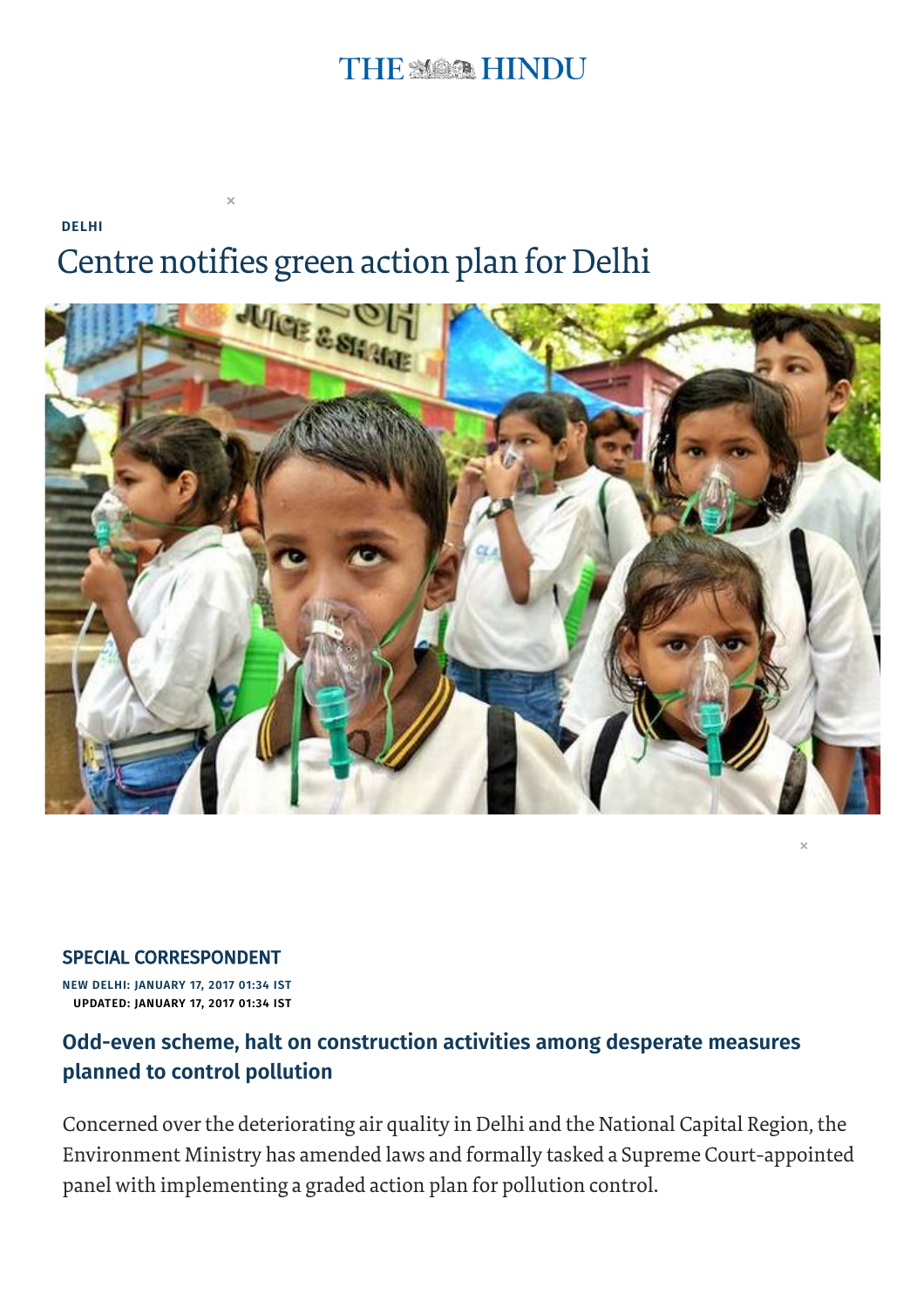The comprehensive plan, prepared by the Central Pollution Control Board (CPCB), focussing on Delhi was submitted to the Supreme Court on December 2. The court had accepted the plan and asked the Centre to notify it.

Once the plan is notified, emergency measures like odd-even carrationing scheme and ban on construction a $\mathfrak{c}^\star_\times$ vities will be automatically enforced in the city if level of PM2.5 breaches 300 micrograms per cubic metre and PM10 levels stay above 500 micrograms per cubic metre for two consecutive days.

"In pursuance of sub-section (1) of section 3 of the Environment (Protection) Act, 1986 (29 of 1986), the Central government hereby assigns the task of implementation of the Graded Response Action Plan to the EPCA (Environment Pollution Control Authority)..." states the gazette notification, dated January 12.

### Ban on diesel gensets

The plan also recommends that during 'very poor' air quality, diesel generators must be banned and parking fee increased by three to four times.

The plan lists a number of other measures such as closing brick kilns, hot mix plants, stone crushers and intensifying public transport services besides increasing the frequency of mechanised cleaning and sprinkling of water on roads.

#### NGOs welcome move

Sunita Narain, the Director General of Centre for Science and Environment (CSE) and also a member of EPCA, termed it a "very big step" in pollution management and said there was no need to balk at the level of action the plan lays out.

"The effort has to be that we do notreach a level of pollution emergency. The first effort of the graded action plan is to prevent emergency. But if there is one, we must not balk at the level of action that has to be taken. Beijing or Paris do take tough action in case of emergency. We will have to work out the mechanism."

The challenge, said Ms. Narain, is that it has to be done across NCR and that will make a difference as cities like Gurugram are equally polluted.

Greenpeace India welcomed the move saying it is a "logical and necessary step" and it was high time that this "national health emergency is taken up as a serious issue".

"High level of air pollution in Delhi and NCR has been a matter of serious concern and requires urgent measures to address the issue, particularly with reference to episodic rises in pollution levels," Greenpeace India said in a statement. (with inputs from PTI)